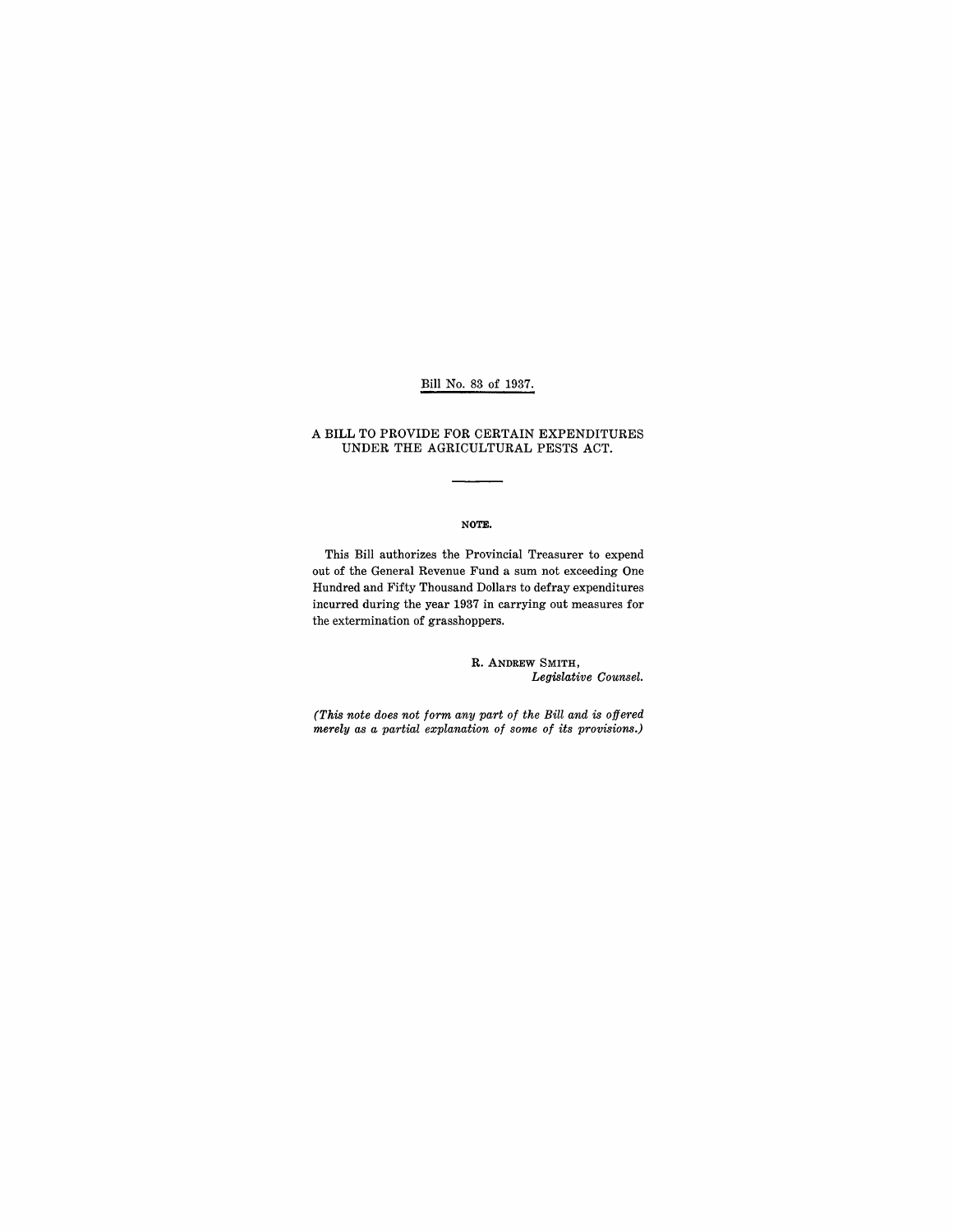## **BILL**

### No. 83 of 1937.

# An Act to provide for certain Expenditures under The Agricultural Pests Act.

### *(Assented to* , 1937.)

**HIS** MAJESTY, by and with the advice and consent of the Legislative Assembly of the Province of Alberta, enacts as follows:

**1.** This Act may be cited as *"The Agricultural Pests Act Expenditures Act."* 

**2.** The Provincial Treasurer is hereby authorized to pay out of the General Revenue Fund a sum not exceeding in the whole One Hundred and Fifty Thousand Dollars to defray expenditures to be incurred during the year 1937, under *The Agricultural Pests Act,* in carrying out measures for the extermination of grasshoppers.

**3.** This Act shall come into force on the day upon which it is assented to.